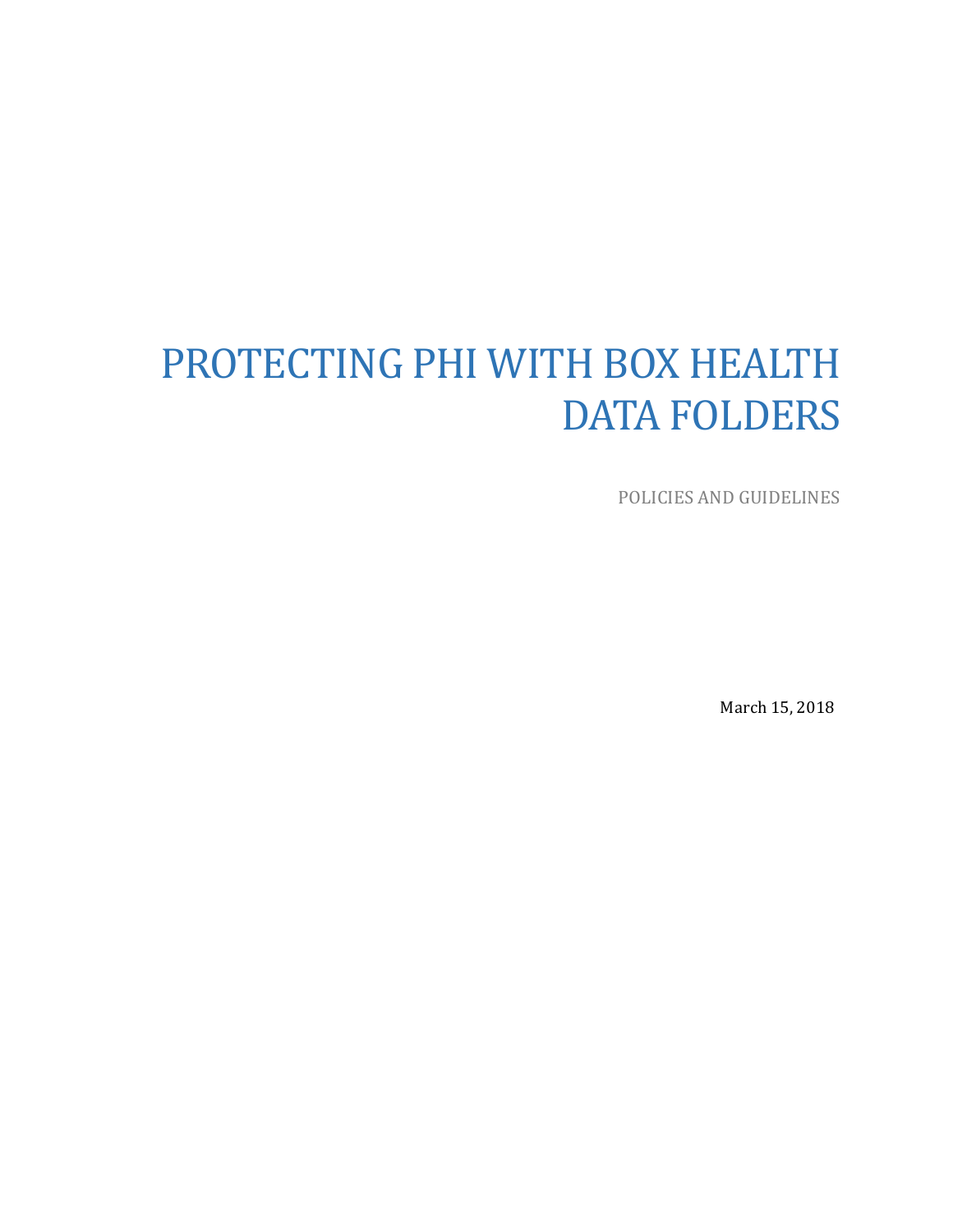# **Table of Contents**

| Introduction <sub>2</sub>                                                              |
|----------------------------------------------------------------------------------------|
|                                                                                        |
|                                                                                        |
| <b>Box Security Settings 3</b>                                                         |
|                                                                                        |
|                                                                                        |
|                                                                                        |
| Understanding Box Folder Icons and Collaboration Settings Error! Bookmark not defined. |
|                                                                                        |
|                                                                                        |
|                                                                                        |
|                                                                                        |
|                                                                                        |
| Preconfigured Settings for BHDFs Error! Bookmark not defined.                          |
|                                                                                        |
|                                                                                        |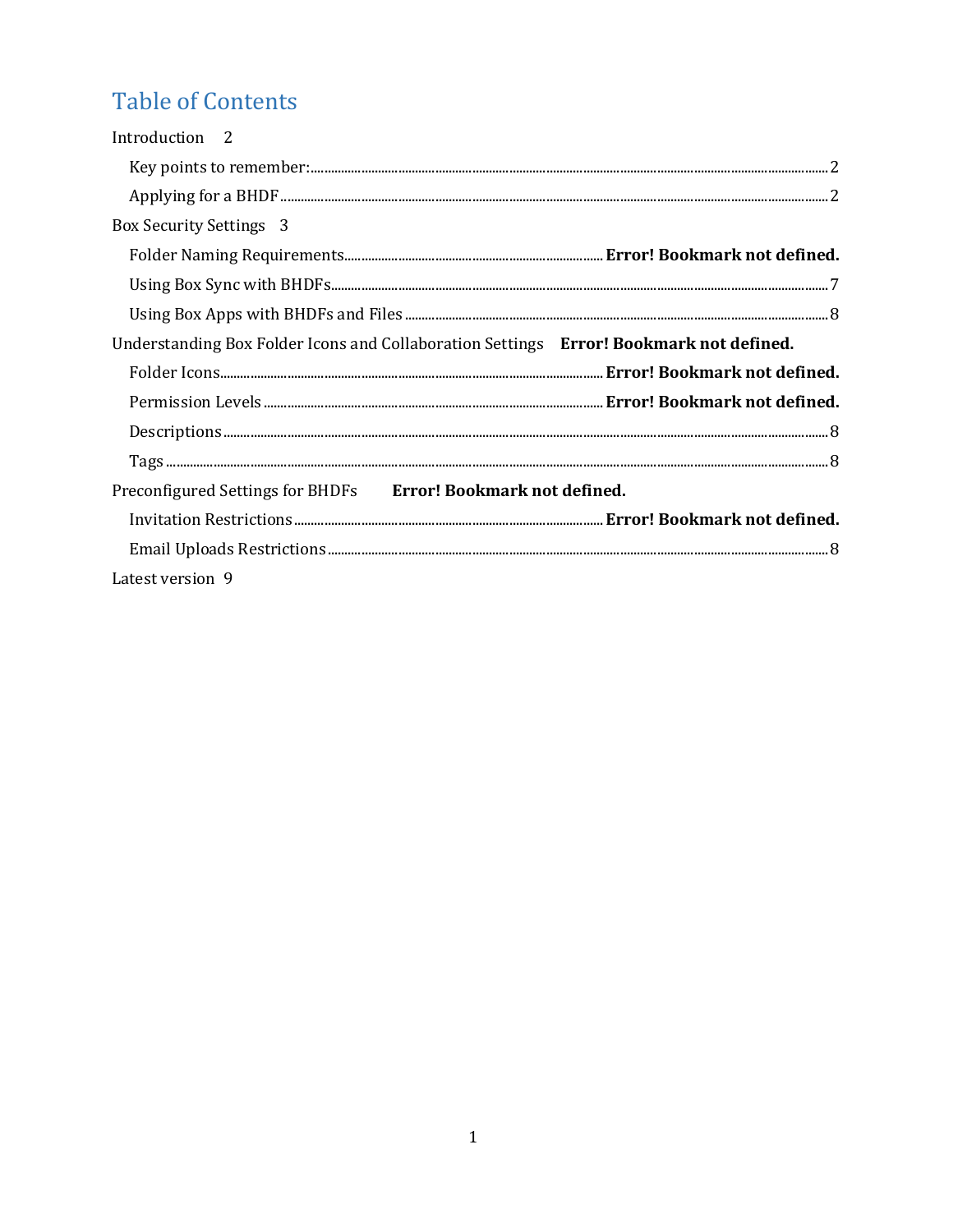### Introduction

Recognizing the need for a secure and HIPAA compliant collaboration tool, the University of Illinois (University) has signed a Business Associate Agreement (BAA) with Box.com (Box). A BAA with Box allows Individuals to disclose (release, transfer, provide access to) Protected Health Information (PHI) to Box, an external cloud-based service, if they are otherwise not restricted from disclosing it.1

Box is built as a collaboration tool, with the purpose of making it easier to share data. As a result, controls are necessary to ensure it is used with PHI in compliance with HIPAA. This document outlines the Privacy Official's required and recommended actions that members of the University community must follow to use Box.com with PHI in a compliant manner. However, it is ultimately up to those Workforce members disclosing PHI to Box and using its tools to further disclose it to collaborators to understand the technology and use it in a manner that complies with the University's HIPAA Directive and this document.

General HIPAA training, that all Workforce Members are required to complete, is separate from the required and recommended actions contained in this document.

#### *Key points to remember:*

- Individuals **must read and understand this document before applying** for a "University Box Health Data Folder (BHDF)" if they wish to disclose PHI to Box.
- Individuals must apply for and be granted a BHDF from the HIPAA Privacy Official.
- If granted, BHDF "owners" must ensure that all folders (including subfolders) within Box have names that begin with "[Box Health]."
- Extreme care must be taken when inviting collaborators to BHDFs.
- Box sync for these folders is discouraged. If used, BHDFs may only be synced to university owned endpoint computers or devices that are **encrypted** per campus security policies and the University's HIPAA Directive.
- Everyone who interacts with PHI within Box, including "owners," "co-owners," and "collaborators," must keep it secure. Individuals that disclose PHI to Box are responsible for not only abiding by the University's HIPAA Directive and the terms of this document, but are also accountable for making sure that any other individual with whom the PHI is shared also abides.
- Storage of PHI in a "personal" (i.e., non-BHDF) folder is strictly **prohibited**.

#### Applying for a BHDF at the University

 

- 1. Only employees, volunteers, trainees, and other persons under the direct control of the University are eligible to apply for a BHDF.
- 2. If eligible, complete the *University Box Health Data Folder Request Form* (http:.//go.uillinois.edu/RequestBoxHealthFolder)
- 3. Once reviewed and approved by the HIPAA Privacy Official, you will receive notification that your application has been accepted and that the requested folder has been created within Box.

<sup>&</sup>lt;sup>1</sup> PHI received by a Workforce Member may be subject to restrictions on further disclosure. For example, a data use agreement to obtain the PHI may restrict further disclosure. In addition, some PHI may be subject to laws more restrictive than HIPAA that prohibit re-disclosure without further patient authorization.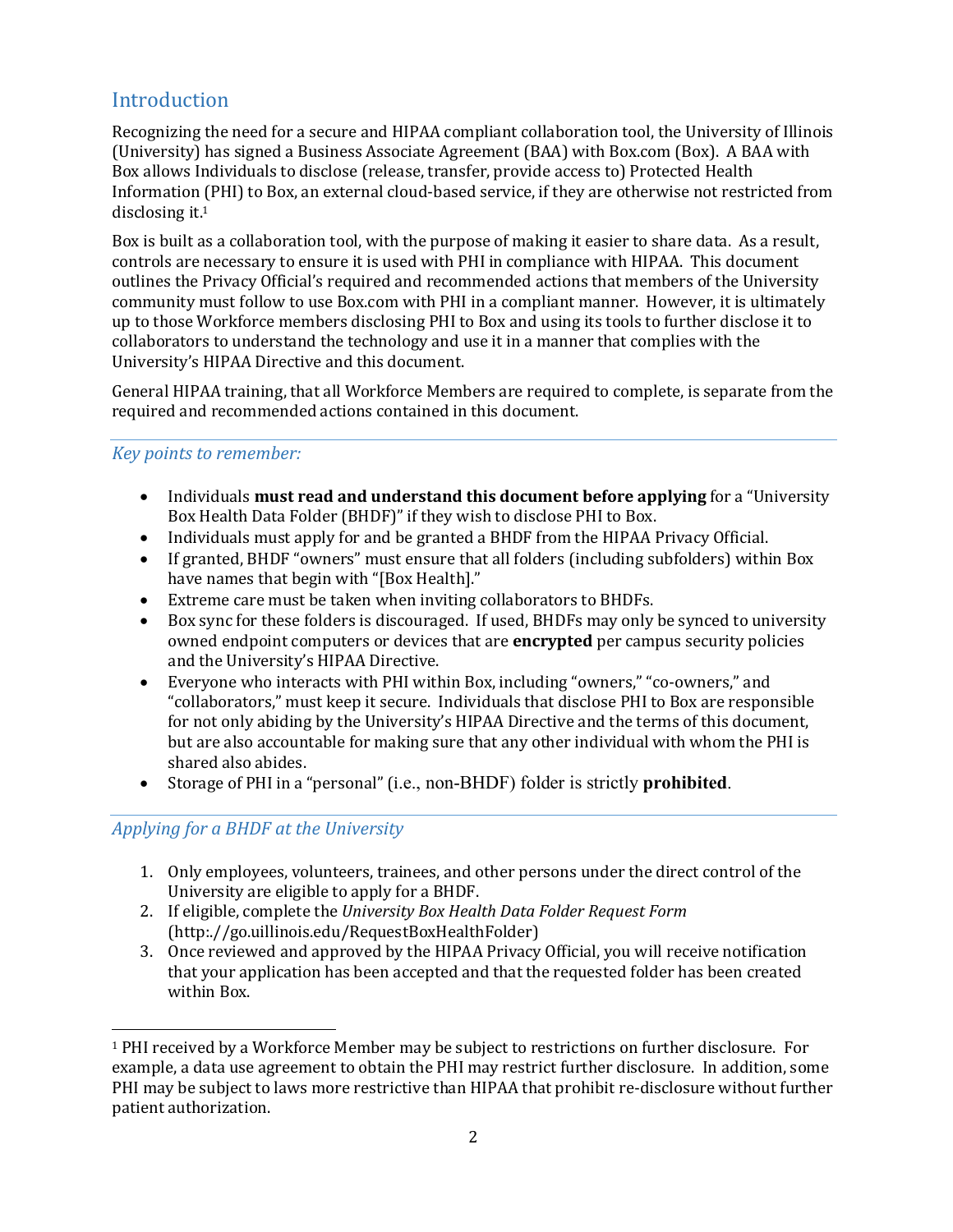- 4. The new BHDF will appear in your Box dashboard when you log in but is subject to the restrictions outlined in this document. You are designated the "owner" of the BHDF and ultimately responsible for access controls.
- 5. All users of the BHDF must understand and implement the required security measures discussed below.

#### Folder Naming & PHI Storage Requirements

#### *Understanding Box Folder Icons*

Folders in Box appear differently based on whether they are shared or private, hosted at the University or hosted externally, owned by you or someone else, and synced or not synced. You should know the difference between the five different folder icons in Box.

*Figure 1: Meaning Behind Box Folder Icon Appearances:* 



The settings behind the icon appearances will be addressed later in this document. The important feature to note about these icons is that Box does not have any folder icons that indicate the sensitivity of the data it contains. A standard Box folder (or subfolder) icon that contains PHI will look the same as a standard Box folder (or subfolder) icon that does not contain PHI.

#### *Folder Naming Requirements*

The Privacy Official has established folder naming requirements for all BHDFs and subfolders of BHDFs. These folder naming requirements do not, in and of themselves, protect folders containing PHI from being inappropriately accessed but they can help. Following these naming requirements should eliminate the necessity to access a Box folder just to determine if it contains PHI and prevent unintentional access of PHI.

All BHDFs and subfolders of BHDFs (and only BHDFs and subfolders of BHDFs) must follow these requirements, not individual filenames or Box descriptions and tags (those are additional options explained below). Both folder and file names within Box have a 255-character limit.

#### **All BHDFs (and subfolders) must appear as follows: "[Box Health – X] foldername"**

 $$ project involves any collaborator external to the University, "x" will be "External." If the project only involves employees, volunteers, trainees, and other persons under the direct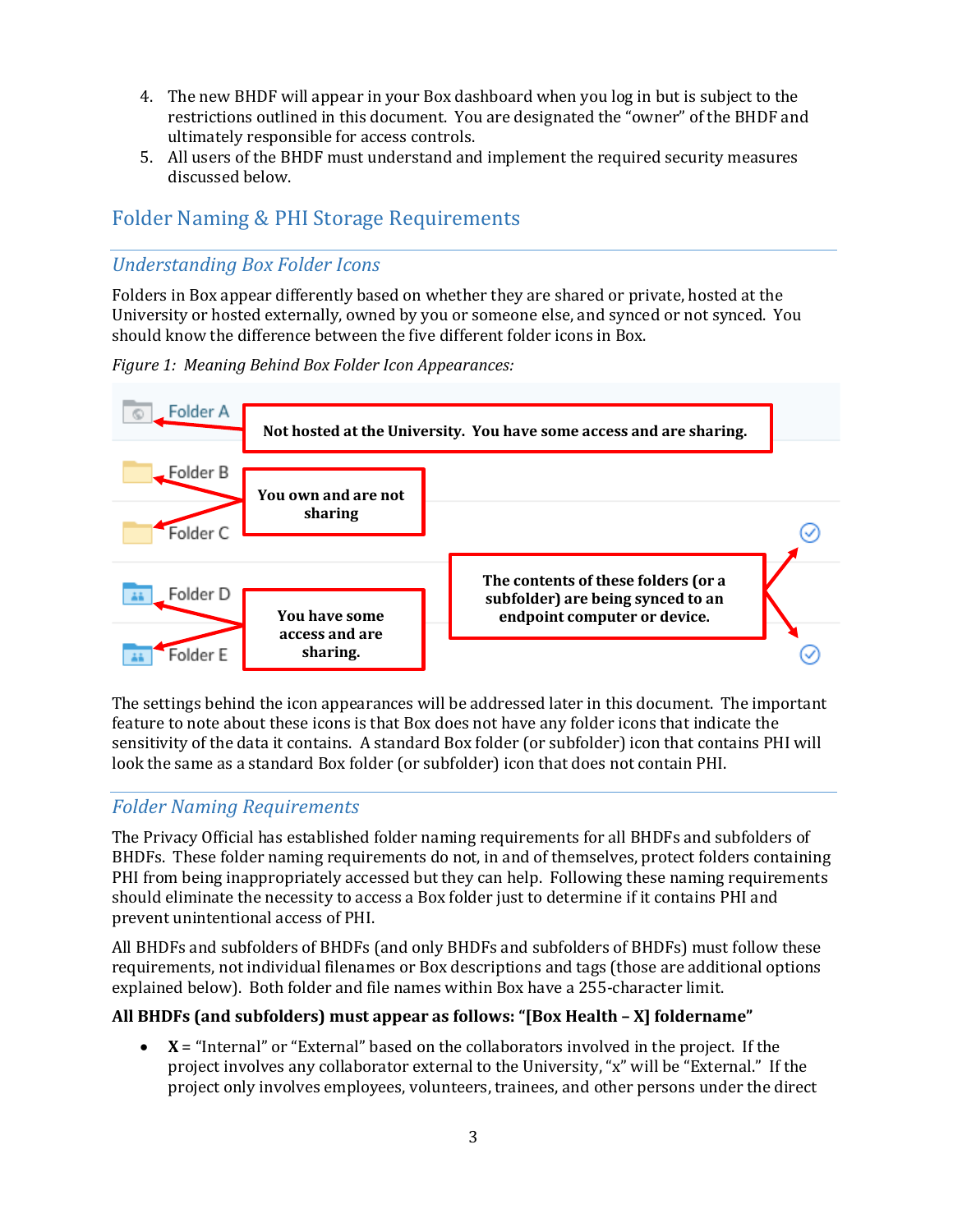control of the University, "x" will be "Internal." "X" will be based on an individual's initial application for a BHDF.

• **foldername** = the logical, consistent, and descriptive name that describes what they contain and how they relate to other files. Initially, "foldername" will be based on an individual's initial application for a BHDF.

An example folder name for a research project might be: [Box Health - External] Jones Pancreatic Cancer Study Team

#### *PHI* Storage Requirements

The Privacy Official has established the following rules to maintain the security of PHI stored within the Box:

- PHI may **only** be stored in a provided BHDF. This prevents exposure or loss of the data if an individual account owner leaves the university. You will interact with this data from within your own University Box account just as you would the other Box folders that you are permitted to access.
- **Do** not store PHI in externally hosted folders (a disclosure that may or may not be considered a breach). Externally hosted folders can be identified by a grey Box folder icon. A Box folder icon that appears yellow or blue are folders that are internally hosted by the University. All BHDFs should appear yellow or blue (See Figure 1 Above).

## Box Collaboration

#### *Box Security Settings*

Although Box itself is designed to be usable as a secure platform for collaboration, individual choices determine how secure a given piece of data within Box is. Folder "ownership" and its settings are key to the security of any data within Box. When you log into Box for everyday work, you may interact with a variety of shared and private folders for any given collaborative project, each with its own level of security set by its "owner."

Security settings can be accessed by clicking on the ellipsis icon for the BHDF folder, then click on settings.



#### *Box Collaborators and Permitted Actions.*

As discussed in the introduction, the BAA the University has with Box allows disclosure of PHI to Box (e.g., store PHI within Box). The BAA does not, as a result, authorize disclosure of PHI within Box to any individual who has access to Box. Disclosure of PHI to another individual within Box (i.e., providing access to the PHI within Box), must independently comply with HIPAA. It is the responsibility of the "owner" or "co-owner" to disclose (i.e., provide access to) the PHI to individuals within Box in accordance with the University's HIPAA Directive.

If disclosure of PHI to an individual is permitted by the University's HIPAA Directive, it can be accomplished through Box by inviting the individual into the appropriate BHDF as a collaborator. However, it remains the responsibility of the "owner" or "co-owner" to **always** make an intentional choice about the permission level of each collaborator in a BHDF, giving each collaborator the lowest level necessary to accomplish his or her tasks.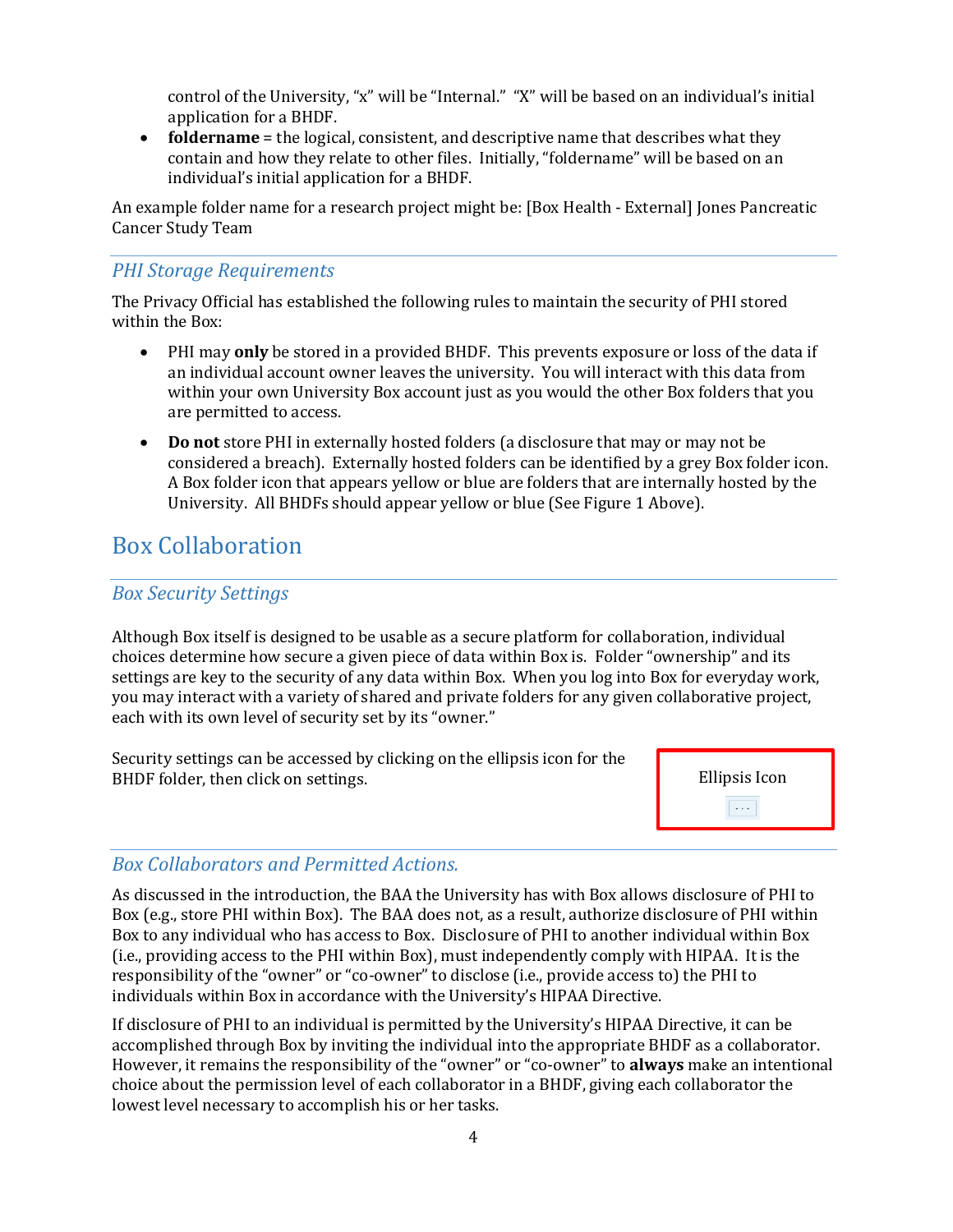A Box collaborator can be classified into seven different categories. Each category is permitted, or prevented, from taking certain actions (See Figure 3 Below). By default, Box collaborators are "Editors."

- The HIPAA Privacy Official strongly recommends inviting collaborators at a level no **higher than Viewer Uploader-lower than the default setting.** Viewer Uploader is adequate for editing tasks but does not allow the collaborator to use sync or delete content. If you need help understanding the best set of permissions permissions for your collaborators, consult with the Privacy Official at hipaa@uillinois.edu.
- **Note**: Collaborators have the same permission level in subfolders as they do in the top folder, so-called "waterfall permissions."

| <b>Action</b>                 | <b>Collaborator Categories</b> |                           |                           |                           |                           |                           |                           |                           |
|-------------------------------|--------------------------------|---------------------------|---------------------------|---------------------------|---------------------------|---------------------------|---------------------------|---------------------------|
|                               | Owner                          | Co-Owner                  | Editor                    | Uploader<br><b>Viewer</b> | Previewer<br>Uploader     | <b>Viewer</b>             | Previewer                 | Uploader                  |
| <b>Download</b>               | $\boldsymbol{\mathrm{X}}$      | $\mathbf X$               | $\boldsymbol{\mathrm{X}}$ | $\boldsymbol{\mathrm{X}}$ |                           | $\boldsymbol{\mathrm{X}}$ |                           |                           |
| <b>Comment</b>                | $\boldsymbol{\mathrm{X}}$      | $\boldsymbol{\mathrm{X}}$ | $\boldsymbol{\mathrm{X}}$ | $\boldsymbol{\mathrm{X}}$ | $\boldsymbol{\mathrm{X}}$ | $\boldsymbol{\mathrm{X}}$ | $\boldsymbol{\mathrm{X}}$ |                           |
| <b>Delete</b>                 | $\boldsymbol{\mathrm{X}}$      | $\boldsymbol{\mathrm{X}}$ | $\boldsymbol{\mathrm{X}}$ |                           |                           |                           |                           |                           |
| <b>Create tasks</b>           | $\boldsymbol{\mathrm{X}}$      | $\boldsymbol{\mathrm{X}}$ | $\boldsymbol{\mathrm{X}}$ | $\boldsymbol{\mathrm{X}}$ |                           | $\boldsymbol{\mathrm{X}}$ |                           |                           |
| <b>Tag</b>                    | $\mathbf X$                    | $\boldsymbol{\mathrm{X}}$ | $\boldsymbol{\mathrm{X}}$ |                           |                           |                           |                           |                           |
| <b>Invite people</b>          | $\mathbf X$                    | $\boldsymbol{\mathrm{X}}$ |                           |                           |                           |                           |                           |                           |
| <b>Edit folder name</b>       | $\boldsymbol{\mathrm{X}}$      | $\boldsymbol{\mathrm{X}}$ | $\boldsymbol{\mathrm{X}}$ |                           |                           |                           |                           |                           |
| <b>Edit folder properties</b> | $\boldsymbol{\mathrm{X}}$      | $\boldsymbol{\mathrm{X}}$ |                           |                           |                           |                           |                           |                           |
| <b>Preview</b>                | $\mathbf X$                    | $\mathbf X$               | $\mathbf X$               | $\mathbf X$               | $\boldsymbol{\mathrm{X}}$ | $\boldsymbol{\mathrm{X}}$ | $\boldsymbol{\mathrm{X}}$ |                           |
| <b>Send view-only links</b>   | $\boldsymbol{\mathrm{X}}$      | $\boldsymbol{\mathrm{X}}$ | $\boldsymbol{\mathrm{X}}$ | $\boldsymbol{\mathrm{X}}$ |                           | $\boldsymbol{\mathrm{X}}$ |                           |                           |
| <b>Upload</b>                 | $\boldsymbol{\mathrm{X}}$      | $\mathbf X$               | $\boldsymbol{\mathrm{X}}$ | $\mathbf X$               | $\boldsymbol{\mathrm{X}}$ |                           |                           | $\boldsymbol{\mathrm{X}}$ |
| View items in folder          | $\boldsymbol{\mathrm{X}}$      | $\mathbf X$               | $\boldsymbol{\mathrm{X}}$ | $\boldsymbol{\mathrm{X}}$ | $\boldsymbol{\mathrm{X}}$ | $\boldsymbol{\mathrm{X}}$ | $\boldsymbol{\mathrm{X}}$ | $\boldsymbol{\mathrm{X}}$ |

#### Figure 2: Comparison of Collaborator Categories & Permitted Actions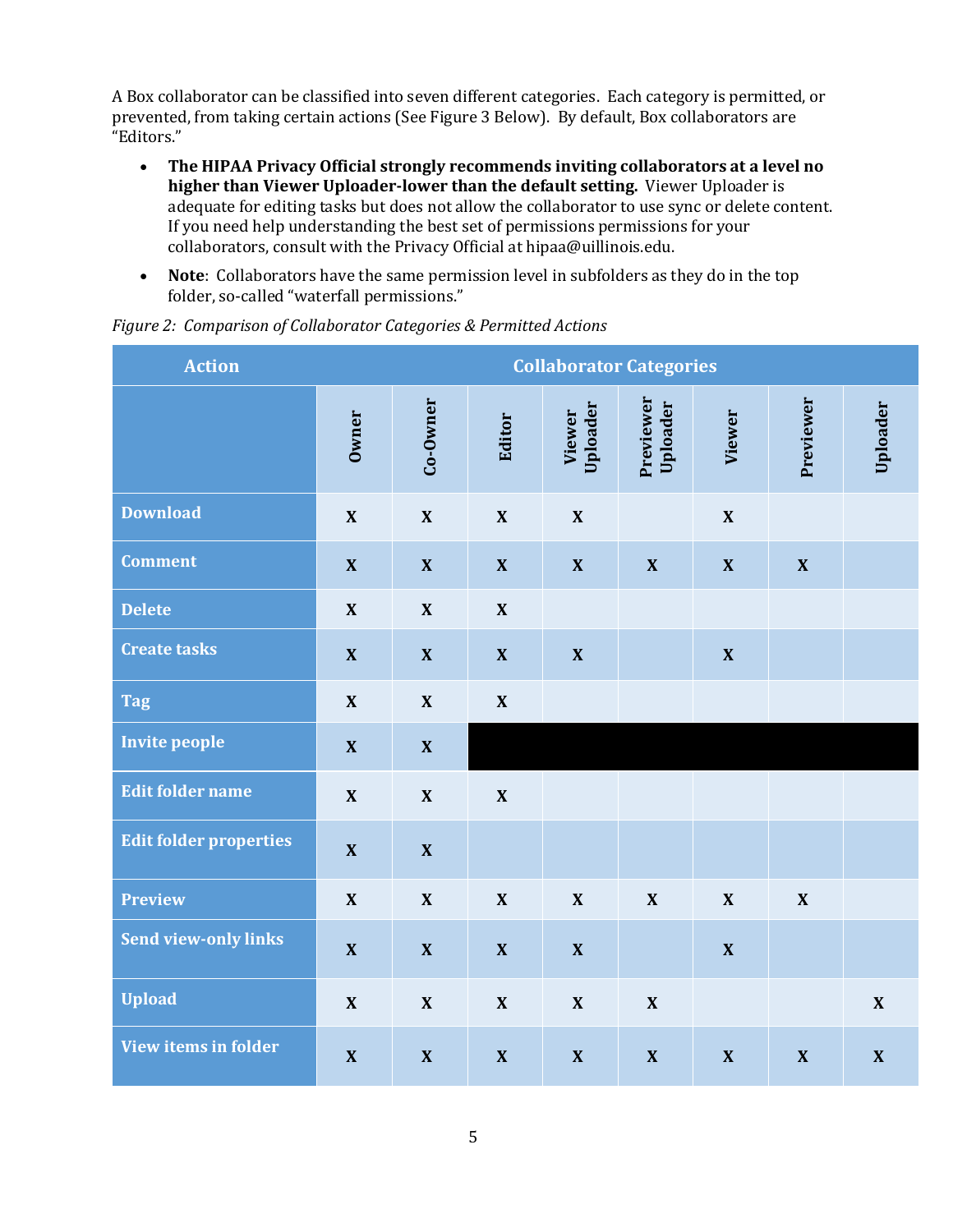| <b>Sync folder</b>           | X | X | X            |              |   |              |   |  |
|------------------------------|---|---|--------------|--------------|---|--------------|---|--|
| Set access permissions       | X | X | X            |              |   |              |   |  |
| <b>Restrict invitations</b>  | X | X |              |              |   |              |   |  |
| <b>View access stats</b>     | X | X | X            |              |   |              |   |  |
| <b>Create/edit Box Notes</b> | X | X | X            | X            |   |              |   |  |
| <b>View Box Notes</b>        | X | X | $\mathbf{X}$ | $\mathbf{X}$ | X | $\mathbf{X}$ | X |  |

#### *Preconfigured BHDF Settings*

The Privacy Official has preconfigured some collaboration settings for BHDFs. These settings, marked as number 1, 2, 3, 4 and 5 in Figure 3 below, have been set and cannot be changed.

*Figure 3: Collaboration Settings Screenshot:*

| Collaboration                                                                                         |                                                                                                                                                                                                                                                                                                          |
|-------------------------------------------------------------------------------------------------------|----------------------------------------------------------------------------------------------------------------------------------------------------------------------------------------------------------------------------------------------------------------------------------------------------------|
| <b>Invitation Restrictions</b><br>Choose who can collaborate in this folder<br>and how they can join. | Dnly folder owners and co-owners can send collaborator invites<br>Restrict collaboration to within University of Illinois<br>Hide collaborators <sup>O</sup><br>з<br>Allow anyone who can access this folder from a shared link to join as a collaborator $\bullet$<br>Allow users to join as:<br>Editor |
| Commenting<br>Disable and hide comments on content in<br>this folder.                                 | Disable commenting for this folder<br>Note: This also hides any comments that are currently in this folder.                                                                                                                                                                                              |
| <b>Shared Link Access</b><br>Restrict who can access this folder via<br>shared links.                 | 5<br>Shared links have been restricted to collaborators only in one of this folder's parent folders. Go<br>to that folder to change shared link settings.                                                                                                                                                |

(1) "Only Owners and Co-owners can send collaborator invites." This is a preconfigured setting and will appear checked in all BHDFs and cannot be changed. When checked, this setting restricts the ability to invite collaborators to only the BHDF "owner" and "coowner." This is the single most important setting for securing PHI within Box. Only individuals designated as "owner" or "co-owner" of the BHDF should be in full control of who can access the PHI. It is the responsibility of the "owner" or "co-owner" to disclose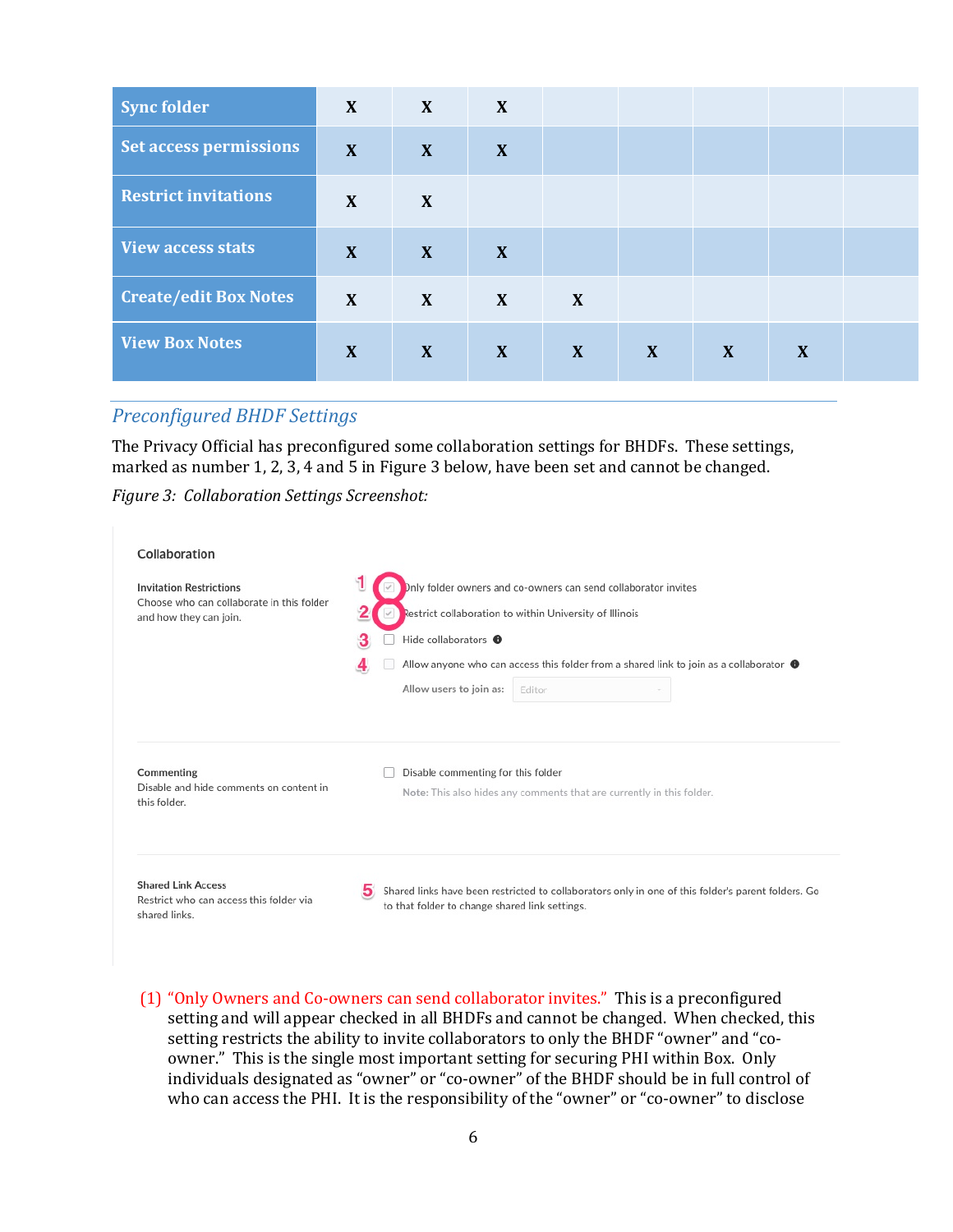(i.e., provide access to) the PHI to individuals in accordance with the University's HIPAA Directive. This includes, but is not limited to, ensuring the individual has the appropriate training to handle PHI.

- (2) "Restrict collaboration to within the University of Illinois." This is a preconfigured setting and will appear checked or not checked depending on an individual's initial application for the BHDF. The setting determines whether the BHDF will allow collaborators external to the University. It is the responsibility of the "owner" or "co-owner" to disclose (i.e., provide access to) the PHI to external individuals in accordance with the University's HIPAA Directive. This includes, but is not limited to, ensuring the University has the appropriate authorization, agreement, or IRB waiver, as necessary, to disclose PHI to the external  $individual(s)$  or their institution.
- (3) "Hide collaborators." This is a preconfigured setting and will appear not checked in all BHDFs. In general, the HIPAA Privacy Official does not recommend hiding collaborators as it is more secure to know exactly who has access to a Box folder. Specifically, this box may not be checked for any BHDF.
- (4) "Allow anyone who can access this folder from a shared link to join as a collaborator." This is a preconfigured setting and will appear not checked in all BHDFs and cannot be changed. This option is only useful if you are sharing with "People with the link" or "People in your company."
- $(5)$  "Restrict shared links in this folder to Collaborators Only." This is a preconfigured setting and will appear checked in all BHDFs and cannot be changed. Shared links provide quick access directly to files and folders by only clicking the link. When checked, this setting restricts access to shared links to only those who already have access to the BHDF as a collaborator. This is an important access control for any folder you are trying to secure and monitor. The option next to "For:" must remain set to "Files and Folders."

#### *Using Box Sync with BHDFs*

Syncing folders in Box allows data to be transferred from within Box to an endpoint computer or device without a log trail, which presents a security risk for PHI. In addition, having extra copies of data on a local device increases the risk of inappropriate access.

- Any endpoint computer or device syncing with a BHDF **must be encrypted** per requirements set forth in University security policies and the University's HIPAA Directive.
- The Privacy Official strongly recommends that BHDFs not be set to sync to an endpoint computer or device unless it is absolutely necessary. Unless sync becomes necessary for a collaborator, you should prevent them from syncing folders by inviting them as a category of collaborator that does not permit that action, e.g., Viewer Uploader (See Figure 2 Above).
- **Do not** sync BHDFs (or any other sensitive University data) onto a personally owned computer under any circumstances.

Note: Be aware that "tags" and "descriptions," described below, do not propagate via sync.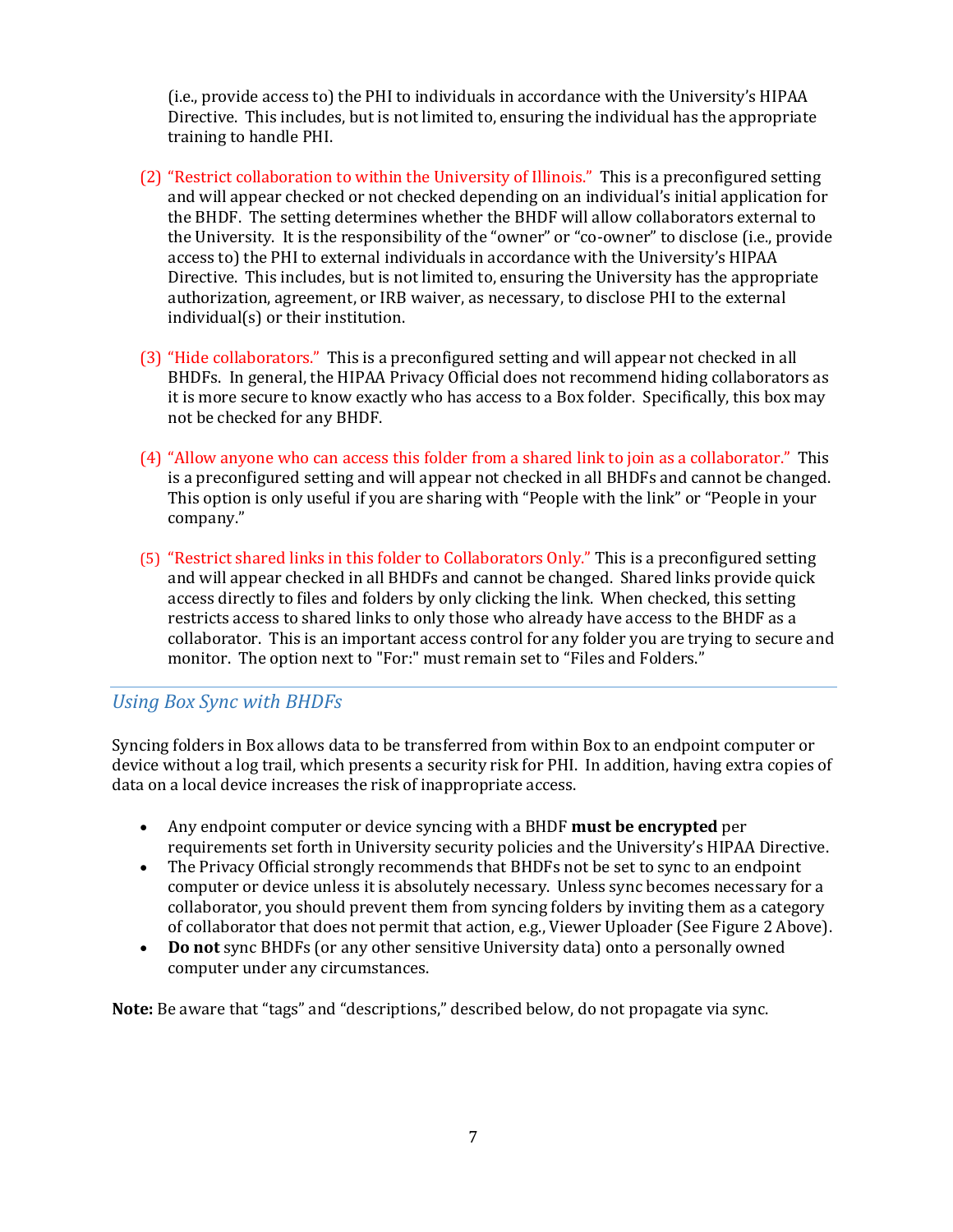#### *Using Box Apps with BHDFs and Files*

The Privacy Official reminds all users of Box that only some of the official and third-party Box Applications (Apps) are approved for use with University data. Apps not listed on the approved list found on this website https://hipaa.uillinois.edu/apps-to-use-with-box/ **may not be used** to share or maintain any of the University's data, including PHI, and are not covered by the university's Box agreement. Certain Apps are approved for use with most University data, but not approved for PHI; these **may not be used** with any PHI in BHDFs.

#### *Descriptions*

Any file or folder within Box can have a brief description, which will appear below the item name in the folder list view. The HIPAA Privacy Official recommends using the description field to indicate the purpose or nature of an item to collaborators.

You may see the option to add a description when creating or uploading an item. To add one to an existing file or folder in Box, in the folder view, either right-click the item, or click the ellipsis icon to the right of the item name. Choose Properties, and then General Info. Enter the description in the "Description:" field, and click Save.



#### *Tags*

Tags help visually indicate the purpose or nature of items in Box, and are useful for filtering and searching. Tags can be applied to files as well as folders. If you use tags, you must tag each item manually (i.e., tags do not automatically propagate to contents or subfolders), but you can select more than one item at the same level and tag them all at once.

To apply a tag, right-click the file or folder you wish to tag and choose Properties, and then Add/Edit Tags. In the new window that opens, enter your tag or select from among the tags you have previously applied.

**Note:** Simply tagging a file as "sensitive" or "Health Data" does **not** meet the requirements for storing PHI. PHI must remain stored in a BHDF.

#### *Email Uploads Are Prohibited*

Uploads of PHI to a BHDF must be done using the secure web interface and may not be done by email. Box does allow for email uploads but it should never be selected to upload PHI (See Figure 4 Below).